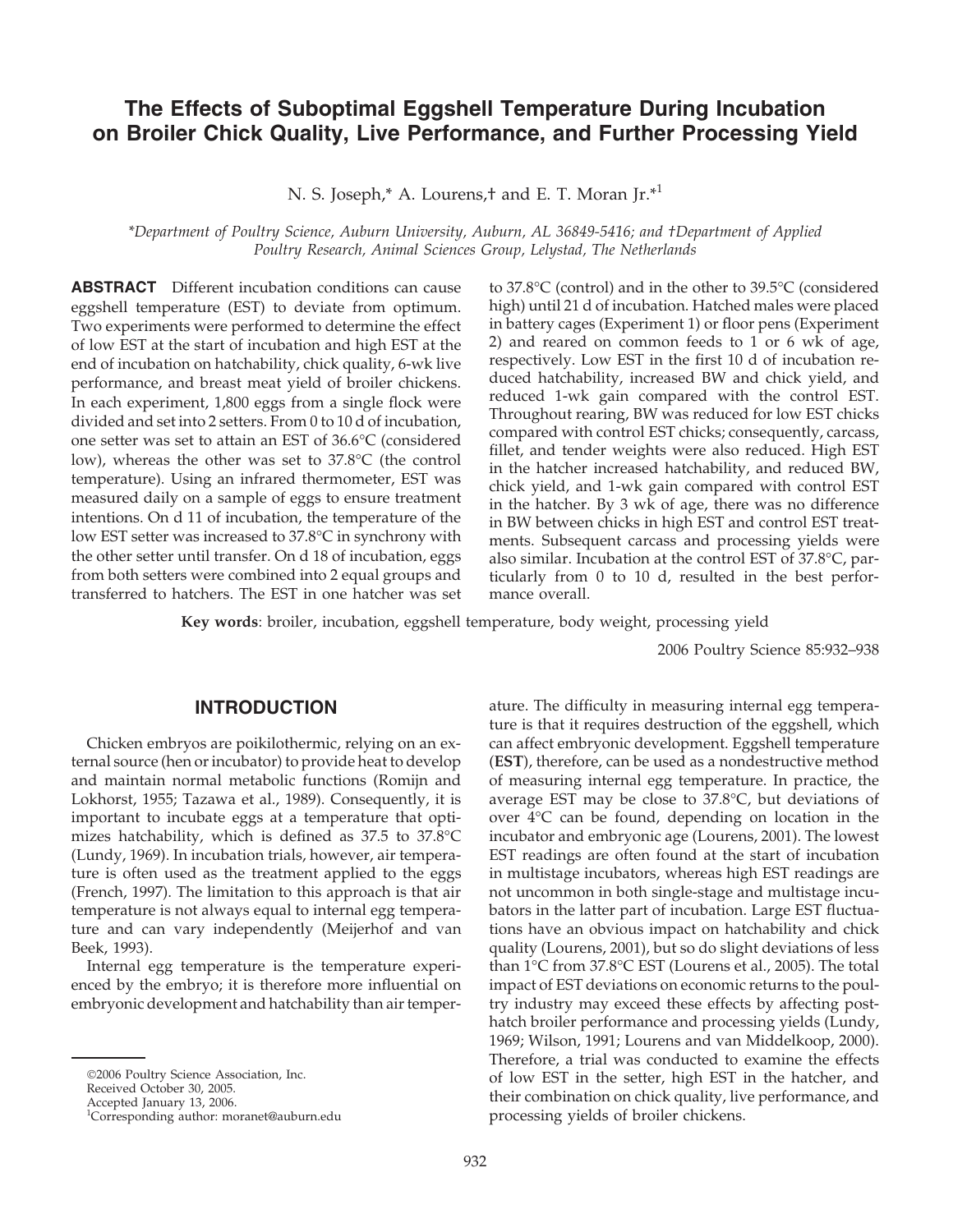**Table 1.** Schedule of eggshell temperature treatments (°C) during incubation

|                                                    |               | Incubation period |                              |
|----------------------------------------------------|---------------|-------------------|------------------------------|
| Treatment                                          | $0$ to $10$ d | 11 to 18 d        | 19 to 21 d                   |
| Control<br>Control:high<br>Low:control<br>Low:high | 37.8<br>36.7  | 37.8<br>37.8      | 37.8<br>39.5<br>37.8<br>39.5 |

# **MATERIALS AND METHODS**

The Auburn University Institutional Animal Care and Use Committee approved the experimental protocol. For replication purposes and to minimize incubator variability, the experiment was conducted twice using the same incubators. Both experiments were used to determine hatchability, embryonic mortality, and chick yield at hatch. For the first experiment, the focus was on embryonic development and early chick quality, whereas the second experiment focused on live performance up to 6 wk of age and subsequent processing yields.

# *Experiment 1*

Eighteen hundred Ross  $\times$  Ross 308 eggs were obtained from a breeder flock at 31 wk of age, weighed by groups of 15, and set into 2 single-stage setters (Natureform NMC-2000, 1,980 egg capacity, Natureform Hatchery Systems, Jacksonville, FL). Eggs were placed in alternate spaces on the trays to increase airflow. Using an infrared thermometer (Braun Thermoscan Plus Type 6013, The Gillette Company, Boston, MA), EST was measured daily on 8 sample eggs from each incubator to ensure treatment intentions. Sample eggs located toward the center of the incubator or along the sides were selected from alternating rows in each setter. The thermometer was placed against the side of the egg on a predetermined spot. A mean EST was calculated for each incubator and the machine operating temperature was adjusted accordingly. When not in use, the thermometer was stored inside one of the incubators to keep it warm. For the first 10 d of incubation, one incubator was set to attain an EST of 36.7°C to represent the "low" treatment, whereas the other was set to 37.8°C representing the control temperature (Table 1). On d 11 of incubation, the temperature in the low EST incubator was increased to 37.8°C in synchrony with the other incubator until egg transfer. On d 18 of incubation, those eggs deemed infertile by candling were removed. The remaining eggs from each group were weighed and transferred to hatch baskets. One-half of the eggs from each setter were combined and placed in each of 2 hatchers (Natureform Hatchery Systems). The EST in one hatcher was set to 37.8°C, and the other to 39.5°C to represent the "high" treatment. The hatcher temperature treatments were applied from d 19 to 21 of incubation. There were 4 EST treatments in total. The control treatment was 37.8°C EST for the entire incubation period; control:high was 37.8°C EST in the setter followed by 39.5°C in the hatcher; low:control was 36.7°C EST in the first 10 d of incubation followed by 37.8°C thereafter; and low:high was 36.7°C EST in the first 10 d in the setter, then 37.8°C from d 11 to 18, and finally 39.5°C in the hatcher (Table 1).

On d 21 of incubation, the chicks were examined for abnormalities and classified as either saleable (healthy) or culls (splayed legs, unhealed navels, etc.). Saleable chicks were weighed, feather-sexed, and vaccinated for Marek's disease. Unhatched eggs were opened to macroscopically determine fertility and embryonic mortality (early, middle, late deads, and internal and external pipped). Twelve male chicks from each temperature treatment were euthanized with  $CO<sub>2</sub>$  gas to determine yolk sac weight, yolk-free BW, and body length at hatch. Body length was determined by placing the chick face down on a flat surface and straightening the left leg. A ruler was used to measure the length of the bird from the tip of the beak to end of the middle toe on the left leg.

For determination of chick quality, 624 male chicks were placed by treatment in 52 battery cages  $(0.04 \text{ m}^2/\text{s})$ chick) providing 13 replicate cages per setter and hatcher temperature treatment. Water and a common corn-soybean meal starter ration (3,070 kcal of ME/kg, 22.5% CP) were supplied ad libitum under continuous lighting. At 1 wk of age and termination of the experiment, the chicks were weighed; 1 chick from each cage was randomly chosen for dissection to determine BW, body length, heart and liver weights.

**Table 2.** Mean eggshell temperature of hatching eggs incubated at 2 setter temperatures from 0 to 10 d and 2 hatcher temperatures from 19 to 21 d of incubation

| Setter                                | Hatcher         | Mean eggshell temperature $(^{\circ}C)$ |            |                                 |  |  |
|---------------------------------------|-----------------|-----------------------------------------|------------|---------------------------------|--|--|
| temperature                           | temperature     | $0$ to $10$ d                           | 11 to 18 d | 19 to 21 d                      |  |  |
| Control                               | Control<br>High | 37.8 <sup>a</sup>                       | 38.0       | $38.1^{b}$<br>$39.4^{\text{a}}$ |  |  |
| Low                                   | Control<br>High | $36.6^{b}$                              | 37.9       | $38.1^{b}$<br>39.4 <sup>a</sup> |  |  |
| <b>SEM</b><br>Setter $\times$ Hatcher |                 | 0.05<br>***                             | 0.05<br>NS | 0.05<br>***                     |  |  |

a,bMeans within a column with no common superscript differ significantly.

<sup>1</sup>Values represent the least square means of 2 trials, each with 8 temperature readings per incubator every day.

NS: *P* > 0.05, \*\*\**P* ≤ 0.001.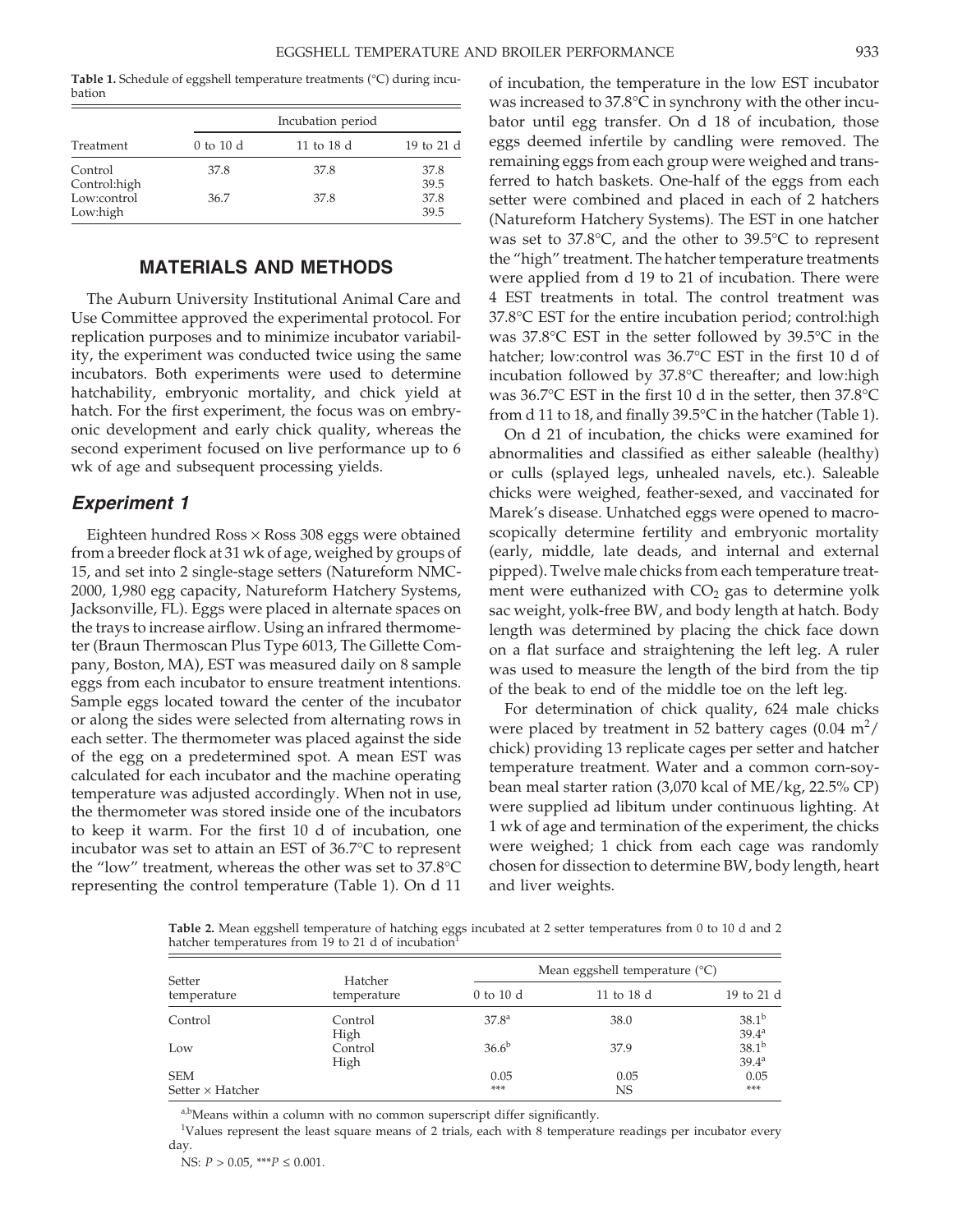**Table 3.** Hatchability and embryonic losses from eggs incubated at 2 setter temperatures from 0 to 10 d of incubation and 2 hatcher temperatures from 19 to 21 d of incubation<sup>1</sup>

|                         | Hatchability<br>$(%$ eggs) |                    | Embryonic death <sup>2</sup><br>(% fertile) |           | Pipped<br>(% fertile eggs) |          |           |
|-------------------------|----------------------------|--------------------|---------------------------------------------|-----------|----------------------------|----------|-----------|
| Source                  | All chicks                 | Saleable<br>chicks | Early                                       | Middle    | Late                       | Internal | External  |
| Setter temperature      |                            |                    |                                             |           |                            |          |           |
| Control                 | 91                         | 87                 | 2.7                                         | 0.2       | 2.4                        | 0.8      | 0.9       |
| Low                     | 87                         | 81                 | 2.8                                         | 0.5       | 2.0                        | 1.4      | 2.4       |
| Hatcher temperature     |                            |                    |                                             |           |                            |          |           |
| Control                 | 88                         | 84                 | 2.4                                         | 0.3       | 2.6                        | 1.5      | 2.0       |
| High                    | 90                         | 84                 | 3.0                                         | 0.4       | 1.8                        | 0.8      | 1.3       |
| <b>SEM</b>              | 0.7                        | 0.9                | 0.41                                        | 0.14      | 0.34                       | 0.24     | 0.31      |
| Setter                  | **                         | ***                | <b>NS</b>                                   | <b>NS</b> | NS                         | NS       | ***       |
| Hatcher                 | ×                          | <b>NS</b>          | <b>NS</b>                                   | <b>NS</b> | <b>NS</b>                  | *        | <b>NS</b> |
| Setter $\times$ Hatcher | NS                         | NS                 | NS                                          | <b>NS</b> | NS                         | *        | NS        |

<sup>1</sup>Setter temperatures: control = 37.8  $\pm$  0.05°C, low = 36.6  $\pm$  0.05°C. Hatcher temperatures: control = 38.1  $\pm$ 0.05°C, high = 39.4 ± 0.05°C. From 11 to 18 d of incubation all eggs were incubated at ∼38.0°C. Values represent the least square means of 2 trials, each with 30 replicate trays of 15 eggs at the start of experimentation.

<sup>2</sup>Embryonic death is the cessation of development occurring from 0 to 7 d of incubation (early), 8 to 14 d of incubation (middle), and 15 to 21 d of incubation before pipping (late).

NS: *P* > 0.05; \**P* < 0.05; \*\**P* < 0.01; \*\*\**P* < 0.001.

# *Experiment 2*

This experiment used 1,800 eggs originating from a Ross  $\times$  Ross 308 flock of the same age as in the first experiment. The temperature treatments and methodology for measuring EST were also identical to those in Experiment 1. Eight embryos from each setter treatment were dissected on d 10 and 18 of incubation to measure embryo weight and body length. Embryos were excised from the extraembryonic membranes before they were weighed.

Upon removal from the hatcher, chicks were processed and a subsample of 12 male chicks from each setter and hatcher treatment was dissected as in Experiment 1. For determination of live performance and processing yields, 800 male chicks were placed in 32 floor pens  $(0.02 \text{ m}^2/\text{s})$ chick), providing 8 replicate pens for each setter and hatcher temperature treatment. Birds were reared under continuous lighting with feed and water supplied ad libitum. Chicks were fed common corn-soybean meal rations throughout rearing. The starter ration (3,070 kcal of ME/ kg, 22.5% CP) was fed from 0 to 21 d of age and the

**Table 4.** Chick quality parameters measured at hatch from broilers incubated at 2 setter temperatures from 0 to 10 d of incubation and 2 hatcher temperatures from 19 to 21 d of incubation<sup>1</sup>

| Source                  | $BW^2$<br>(g)   | Chick<br>yield <sup>2</sup><br>$\binom{0}{0}$ | Yolk-free<br>$BW^3$<br>(g) | Yolk sac<br>weight <sup>3</sup><br>(g) | Body<br>length $3$<br>(mm) |
|-------------------------|-----------------|-----------------------------------------------|----------------------------|----------------------------------------|----------------------------|
| Setter temperature      |                 |                                               |                            |                                        |                            |
| Control                 | 39              | 67                                            | 35.5                       | 3.0                                    | 168                        |
| Low                     | 40              | 71                                            | 35.1                       | 4.3                                    | 163                        |
| Hatcher temperature     |                 |                                               |                            |                                        |                            |
| Control                 | 40              | 70                                            | 35.9                       | 3.7                                    | 165                        |
| High                    | 39              | 68                                            | 34.7                       | 3.6                                    | 165                        |
| <b>SEM</b>              | 0.1             | 0.1                                           | 0.34                       | 0.13                                   | 1.4                        |
| Setter $\times$ Hatcher |                 |                                               |                            |                                        |                            |
| Control                 | 40 <sup>b</sup> | 69 <sup>c</sup>                               | 36.8 <sup>a</sup>          | 2.9                                    | 168                        |
| Control:high            | 38 <sup>c</sup> | 66 <sup>d</sup>                               | $34.3^{b}$                 | 3.1                                    | 167                        |
| Low:control             | 41 <sup>a</sup> | 71 <sup>a</sup>                               | $35.0^{b}$                 | 4.4                                    | 163                        |
| Low:high                | 40 <sup>b</sup> | 70 <sup>b</sup>                               | 35.1 <sup>ab</sup>         | 4.1                                    | 163                        |
| <b>SEM</b>              | 0.2             | 0.2                                           | 0.47                       | 0.19                                   | 1.9                        |
| Setter                  | ***             | ***                                           | <b>NS</b>                  | ***                                    | **                         |
| Hatcher                 | ***             | ***                                           | **                         | <b>NS</b>                              | NS                         |
| Setter $\times$ Hatcher | ***             | ***                                           | **                         | <b>NS</b>                              | NS                         |

a<sup>-d</sup>Means within a column with no common superscript differ significantly.

<sup>1</sup>Setter temperatures: control = 37.8  $\pm$  0.05°C, low = 36.6  $\pm$  0.05°C. Hatcher temperatures: control = 38.1  $\pm$ 0.05°C, high =  $39.4 \pm 0.05$ °C. From 11 to 18 d of incubation, all eggs were incubated at 38.0°C.

2 Values represent the least square means of 2 trials, each with 30 replicate trays of 15 eggs at the start of experimentation. Body weight includes the weight of the yolk sac and chick yield is the ratio of whole BW to egg weight, expressed as a percentage.

 $3$ Yolk-free BW, body length, and yolk sac weight data represent the least square means of 2 trials, each with 12 replicates of male chicks.

NS, *P* > 0.05, \*\**P* ≤ 0.01, \*\*\**P* ≤ 0.001.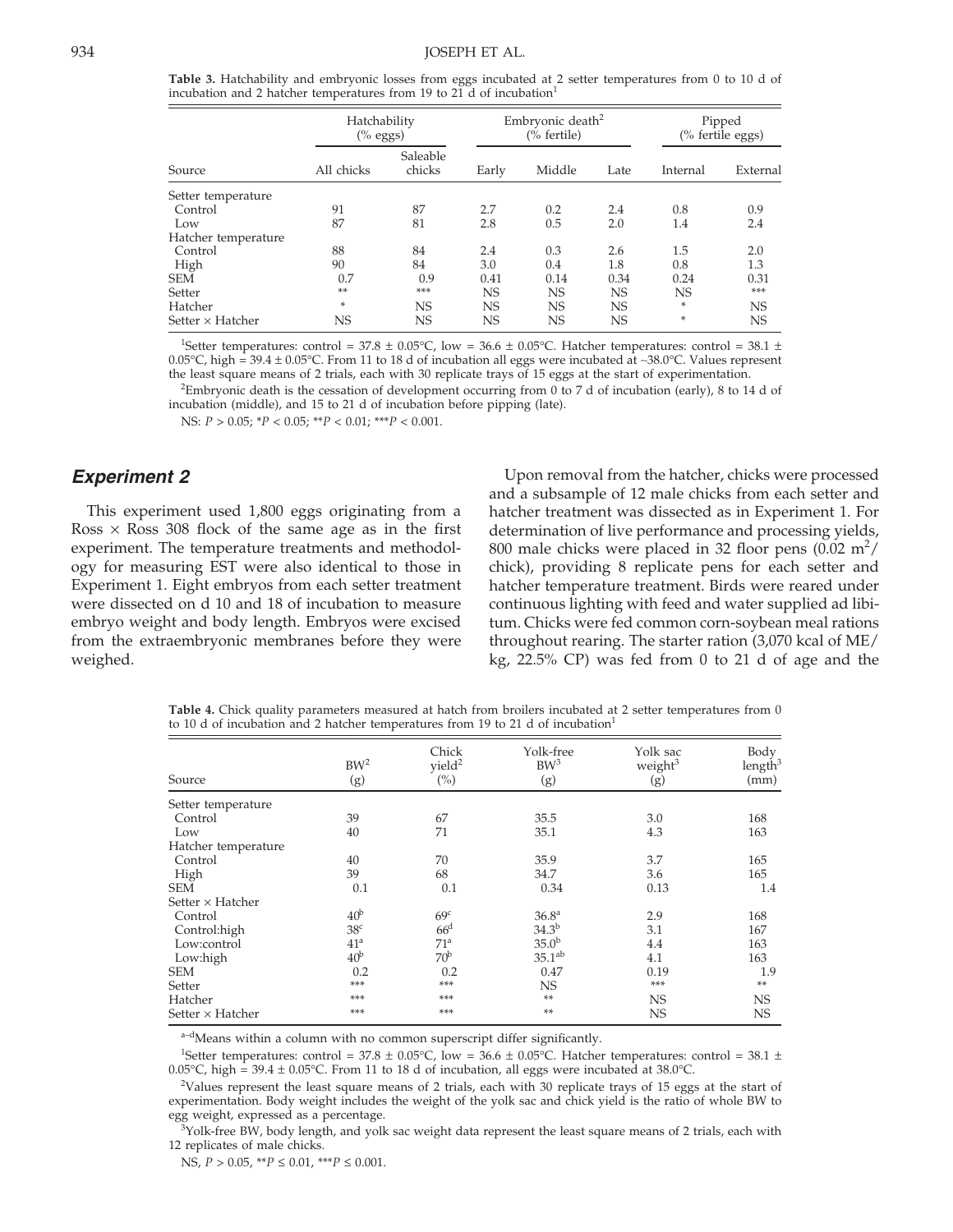#### EGGSHELL TEMPERATURE AND BROILER PERFORMANCE 935

| <b>Table 5.</b> Chick quality at 1 wk of age of broilers incubated at 2 setter temperatures from 0 to 10 d of incubation |  |  |  |
|--------------------------------------------------------------------------------------------------------------------------|--|--|--|
| and 2 hatcher temperatures from 19 to 21 d of incubation                                                                 |  |  |  |

|                         |                   | BW (g)           |                   | Heart         | Liver         |
|-------------------------|-------------------|------------------|-------------------|---------------|---------------|
| Source                  | Final             | Gain             | length<br>(mm)    | weight<br>(g) | weight<br>(g) |
| Setter temperature      |                   |                  |                   |               |               |
| Control                 | 144               | 106              | 238               | 1.15          | 7.9           |
| Low                     | 138               | 98               | 232               | 1.17          | 7.3           |
| Hatcher temperature     |                   |                  |                   |               |               |
| Control                 | 147               | 107              | 235               | 1.15          | 7.9           |
| High                    | 135               | 97               | 235               | 1.17          | 7.3           |
| <b>SEM</b>              | 3.2               | 3.1              | 2.3               | 0.043         | 0.33          |
| Setter $\times$ Hatcher |                   |                  |                   |               |               |
| Control                 | 154 <sup>a</sup>  | 115 <sup>a</sup> | 242 <sup>a</sup>  | 1.17          | 8.4           |
| Control:high            | 134 <sup>b</sup>  | 96 <sup>b</sup>  | $234^{ab}$        | 1.14          | 7.4           |
| Low:control             | 139 <sup>ab</sup> | 98 <sup>b</sup>  | 229 <sup>b</sup>  | 1.14          | 7.4           |
| Low:high                | 137 <sup>b</sup>  | 97 <sup>b</sup>  | 235 <sup>ab</sup> | 1.21          | 7.2           |
| <b>SEM</b>              | 4.5               | 4.4              | 3.3               | 0.061         | 0.47          |
| Setter                  | NS                | NS               | <b>NS</b>         | <b>NS</b>     | <b>NS</b>     |
| Hatcher                 | *                 | *                | NS                | <b>NS</b>     | <b>NS</b>     |
| Setter $\times$ Hatcher | *                 | *                | ÷                 | NS            | <b>NS</b>     |

a,bMeans within a column with no common superscript differ significantly.

<sup>1</sup>Body weight values represent the least square means of 13 replicate cages of 12 chicks at 1 d of age. Body length and organ weight data represent the least square means of 13 replicates of individual chicks.

NS: *P* > 0.05; \**P* ≤ 0.05.

grower ration (3,150 kcal of ME/kg, 20% CP) from 22 to 42 d of age. Feed consumption and individual BW for each pen were determined at 21 and 42 d of age. Mortality was recorded daily. At 42 d of age birds were cooped, held for 12-h, and then slaughtered in the poultry processing plant at the university. Following stationary immersion in slush-ice water for 3 h, the carcasses were drained and abdominal fat pads were removed. Experienced personnel removed breast fillets and tenders 24 h postmortem using stationary cones.

#### *Statistical Analyses*

The experimental unit was the group of 15 eggs during incubation, the battery cage for chick quality data, and the floor pen for the live performance and processing data. Eggs from each setter treatment were blocked by location in the hatcher. Birds from each treatment were blocked by location in the rearing facility. The data were analyzed by 2-way ANOVA for setter temperature and hatcher temperature using the GLM procedure in SAS (SAS Institute, 2001). Hatch data were transformed to arc sine values before analysis. Tukey's honestly significant difference was used to separate differences between treatment means. Significance implied a *P*-value equal to or less than 0.05.

# **RESULTS AND DISCUSSION**

#### *Eggshell Temperature*

Mean EST readings that were used to ensure treatment objectives are presented in Table 2. For the first 10 d of incubation, mean values for control EST and low EST were as intended. From 11 to 18 d of incubation, when no temperature treatments were in place, the mean EST in both setters did not significantly differ. The temperature difference between hatcher treatments was less than intended, although mean values for control EST and high EST were significantly different. Other studies have found significant impacts on embryonic development with smaller temperature differences (Romanoff, 1935, 1936; French, 2000). Eggshell temperature is influenced by the amount of heat produced by the embryo and the amount of heat transferred between the egg and the environment (Meijerhof and van Beek, 1993). Eggshell temperature treatments were achieved by altering the machine temperature daily. Lourens et al. (2005) found that the consequence of a low EST during the first week of incubation was that a higher machine temperature was required thereafter to bring EST up to 37.8°C. Nichelmann et al. (1998) demonstrated that metabolic rate increased with incubation temperature. Thus, the low EST was believed to lower the embryo's metabolic rate and resulting heat production. A high EST of 38.9°C during the last week of incubation also required a higher machine temperature than an EST of 37.8°C (Lourens et al., 2005). As Janke et al. (2002) found, once internal egg temperatures reached 40°C at d 20, the metabolic rate of embryos decreased within 30 min.

### *Hatchability and Chick Quality*

Setter and hatcher EST significantly affected hatchability (Table 3). Low EST in the setter reduced both total and saleable hatches compared with the control EST. In other studies, a significant drop in hatchability occurred with continuous exposure to a 36.5°C machine temperature (Romanoff, 1935) but not with a 36.8°C machine temperature (Michels et al., 1974). Eggshell temperature may have been lower than 37.8°C in the former study, whereas in the latter, EST may have decreased to 37.8°C. High hatcher EST increased total hatchability compared with the control EST. The difference was mainly in the number of culled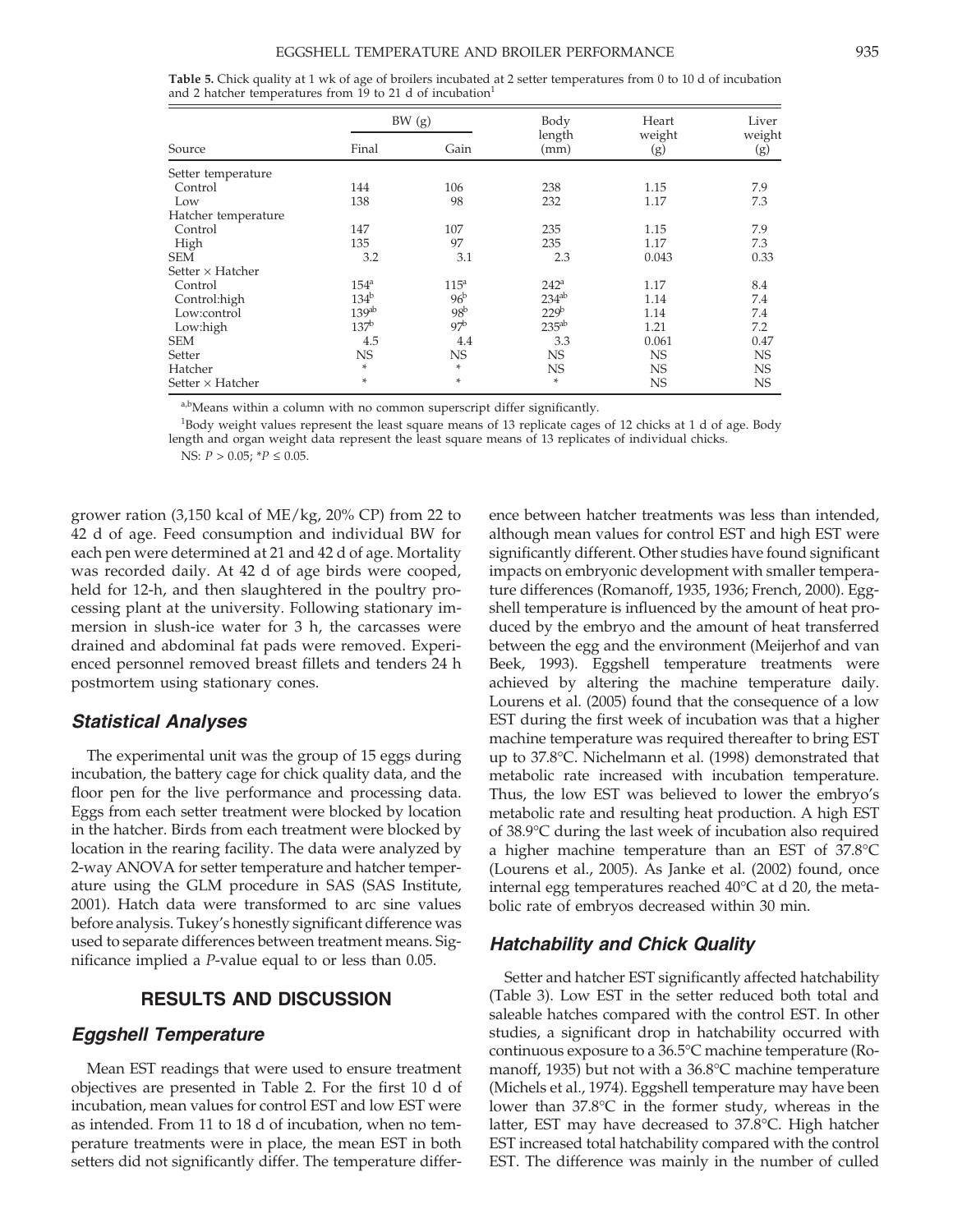**Table 6.** Live performance of broilers at 3 and 6 wk of age incubated at 2 setter temperatures from 0 to 10 d of incubation and 2 hatcher temperatures from 19 to 21  $\overline{d}$  of incubation<sup>1</sup>

|                         | BW (g)    |           | Feed                                                                    | Mortality          |
|-------------------------|-----------|-----------|-------------------------------------------------------------------------|--------------------|
| Source                  | Final     | Gain      | conversion <sup>2</sup>                                                 | (%)                |
|                         |           |           | 0 to 21 d of age (27 ± 2.3 $^{\circ}$ C and 72 ± 7.0% RH) <sup>3</sup>  |                    |
| Setter temperature      |           |           |                                                                         |                    |
| Control                 | 936       | 897       | 1.34                                                                    | 2.3                |
| Low                     | 891       | 851       | 1.34                                                                    | 1.8                |
| Hatcher temperature     |           |           |                                                                         |                    |
| Control                 | 911       | 871       | 1.35                                                                    | 2.6                |
| High                    | 916       | 877       | 1.34                                                                    | 1.5                |
| <b>SEM</b>              | 5.9       | 6.3       | 0.011                                                                   | 0.50               |
| Setter $\times$ Hatcher |           |           |                                                                         |                    |
| Control                 | 926       | 887       | 1.37 <sup>a</sup>                                                       | 1.7 <sup>ab</sup>  |
| Control: high           | 946       | 908       | $1.31^{b}$                                                              | 2.9 <sup>ab</sup>  |
| Low:control             | 895       | 855       | 1.33 <sup>ab</sup>                                                      | $3.5^{\mathrm{a}}$ |
| Low:high                | 887       | 847       | 1.37 <sup>a</sup>                                                       | 0.0 <sup>b</sup>   |
| <b>SEM</b>              | 7.3       | 7.8       | 0.016                                                                   | 0.72               |
| Setter                  | ***       | ***       | <b>NS</b>                                                               | <b>NS</b>          |
| Hatcher                 | <b>NS</b> | <b>NS</b> | <b>NS</b>                                                               | ÷                  |
| Setter $\times$ Hatcher | <b>NS</b> | <b>NS</b> | **                                                                      | ÷                  |
|                         |           |           | 21 to 42 d of age $(23 \pm 3.2^{\circ}\text{C}$ and $69 \pm 12.1\%$ RH) |                    |
| Setter temperature      |           |           |                                                                         |                    |
| Control                 | 3,103     | 2,167     | 1.79                                                                    | 0.9                |
| Low                     | 3,014     | 2,115     | 1.77                                                                    | 0.6                |
| Hatcher temperature     |           |           |                                                                         |                    |
| Control                 | 3,060     | 2,147     | 1.78                                                                    | 0.6                |
| High                    | 3,057     | 2,136     | 1.79                                                                    | 0.9                |
| <b>SEM</b>              | 16.1      | 15.1      | 0.016                                                                   | 0.46               |
| Setter $\times$ Hatcher |           |           |                                                                         |                    |
| Control                 | 3,100     | 2,173     | 1.79                                                                    | 0.6                |
| Control: high           | 3,107     | 2,161     | 1.79                                                                    | 1.2                |
| Low:control             | 3,021     | 2,120     | 1.76                                                                    | 0.6                |
| Low:high                | 3,008     | 2,110     | 1.78                                                                    | 0.6                |
| <b>SEM</b>              | 22.8      | 21.4      | 0.023                                                                   | 0.65               |
| Setter                  | ***       | ÷         | NS                                                                      | <b>NS</b>          |
| Hatcher                 | <b>NS</b> | <b>NS</b> | <b>NS</b>                                                               | <b>NS</b>          |
| Setter $\times$ Hatcher | <b>NS</b> | <b>NS</b> | <b>NS</b>                                                               | <b>NS</b>          |

a,bMeans within a column and main effect with no common superscript differ significantly.

<sup>1</sup>Setter temperatures: control = 37.8  $\pm$  0.05°C, low = 36.6  $\pm$  0.05°C. Hatcher temperatures: control = 38.1  $\pm$ 0.05°C, high = 39.4  $\pm$  0.05°C. From 11 to 18 d of incubation all eggs were incubated at 38.0°C. Values are the least square means of 8 pens each having 25 chicks at the start of experimentation.

<sup>2</sup>Feed conversion (feed to gain) values were corrected for mortality.

 $3$ Average temperature and relative humidity  $\pm$  standard deviation.

NS: *P* > 0.05; \**P* ≤ 0.05; \*\**P* ≤ 0.01; \*\*\**P* ≤ 0.001.

chicks because hatchability of saleable chicks was similar for both treatments. Previous reports stated that moderate changes in hatcher temperature had no affect on hatchability because full-term embryos were less sensitive to temperature fluctuations than were young embryos (Romanoff, 1935; Lundy, 1969; Wilson, 1991; French, 2000). However, Romanoff (1935) observed that the percentage of weak or crippled chicks increased with higher hatcher temperatures in agreement with the present study.

Embryonic losses before the pipping stages of emergence were similar irrespective of high or low EST. Fewer deaths at internal pipping were observed with high EST compared with control EST in the hatcher. Also, a significant setter and hatcher EST interaction on internal pip losses was found  $(0.7, 0.8, 2.2,$  and  $0.7 \pm 0.34\%$  for control, control:high, low:control, and low:high, respectively). Mortality, after external pipping, increased with incubation at low EST in the setter, whereas hatcher EST had no effect.

Chick quality data at hatch are presented in Table 4. Low setter EST increased BW, whereas high hatcher EST reduced BW compared with the controls. The combination of setter and hatcher EST also affected BW. Chicks in the low:control EST treatment had the highest BW and chicks in the control:high EST treatment had the lowest BW compared with the other 2 treatment groups. Chick yield followed the same pattern, indicating that eggs in the low:control EST treatment lost the least amount of weight during incubation. These results contradict the findings of Michels et al. (1974) who found no differences in chick yield in response to low incubation temperature. Body weight variability at hatch (when egg weight is constant) is often the result of differences in moisture loss or residual yolk sac weight (Tullett and Burton, 1982). In the present study, after subtracting yolk sac weight from BW, control EST chicks weighed the same as low EST chicks. Therefore, whole BW differences between these 2 treatments may be explained by differences in yolk sac weight. Alternatively, hatcher EST affected yolk-free BW, not residual yolk sac weight. Low setter EST reduced body length, whereas hatcher EST had no effect, perhaps because of longer expo-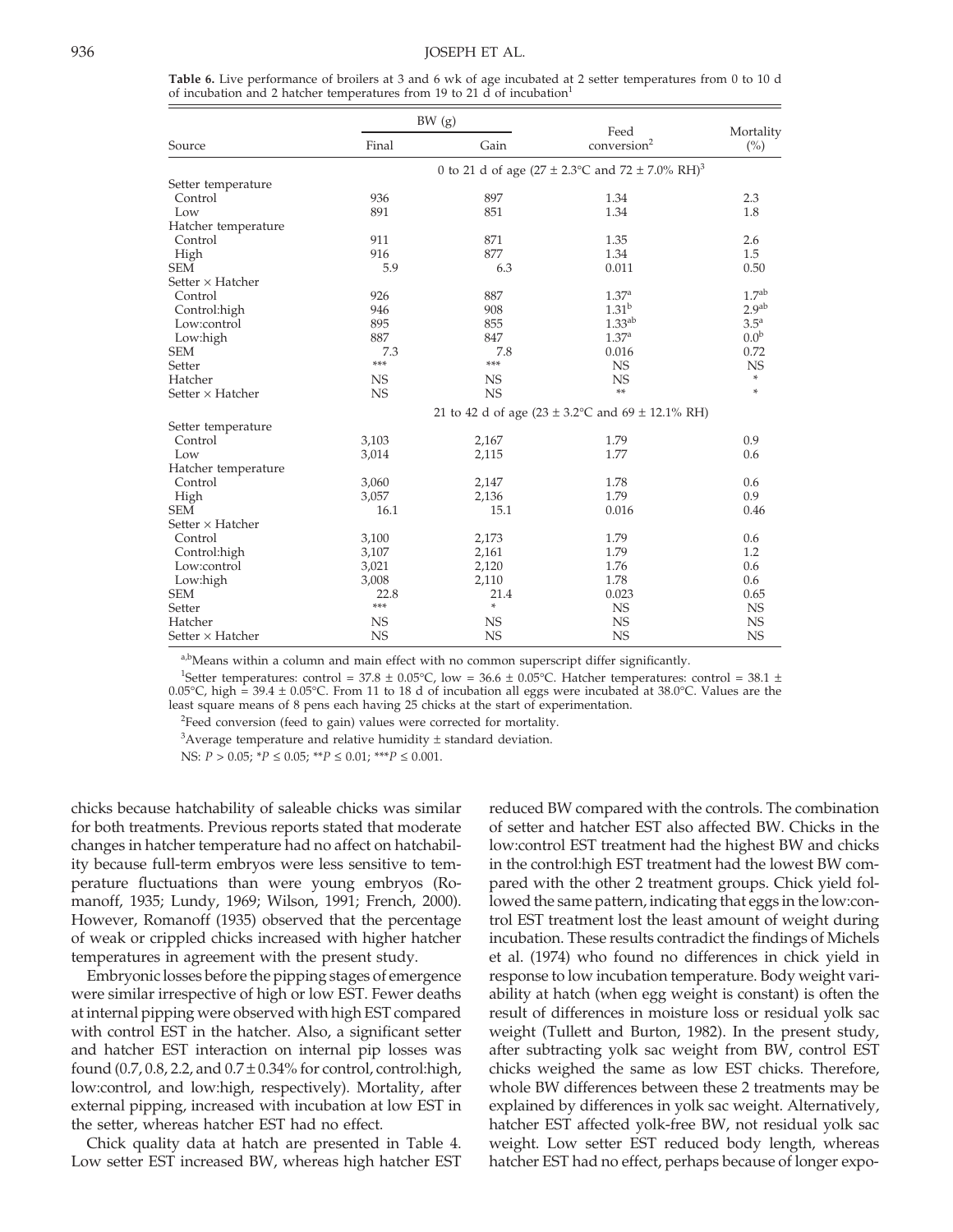**Table 7.** Carcass and breast meat yield of broilers at 6 wk of age incubated at 2 setter temperatures from 0 to 10 d of incubation and 2 hatcher temperatures from 19 to 21 d of incubation $<sup>1</sup>$ </sup>

|                         | Carcass without abdominal $fat^2$ |                | Abdominal fat <sup>3</sup> |                    | Fillets <sup>4</sup> |                    | Tenders $^4$ |                    |
|-------------------------|-----------------------------------|----------------|----------------------------|--------------------|----------------------|--------------------|--------------|--------------------|
| Source                  | Weight (g)                        | Live wt $(\%)$ | Weight (g)                 | Carcass wt $(\% )$ | Weight (g)           | Carcass wt $(\% )$ | Weight (g)   | Carcass wt $(\% )$ |
| Setter temperature      |                                   |                |                            |                    |                      |                    |              |                    |
| Control                 | 2,149                             | 68.8           | 46                         | 2.09               | 511                  | 23.7               | 110          | 5.11               |
| Low                     | 2,065                             | 68.6           | 46                         | 2.19               | 475                  | 23.2               | 105          | 5.07               |
| Hatcher temperature     |                                   |                |                            |                    |                      |                    |              |                    |
| Control                 | 2.104                             | 68.7           | 46                         | 2.12               | 491                  | 23.3               | 107          | 5.08               |
| High                    | 2.110                             | 68.7           | 47                         | 2.17               | 495                  | 23.6               | 108          | 5.10               |
| <b>SEM</b>              | 9.1                               | 0.09           | 0.7                        | 0.030              | 3.9                  | 0.09               | 0.8          | 0.028              |
| Setter                  | ***                               | NS.            | NS.                        | *                  | ***                  | **                 | ***          | <b>NS</b>          |
| Hatcher                 | NS                                | <b>NS</b>      | <b>NS</b>                  | NS                 | NS                   | <b>NS</b>          | <b>NS</b>    | <b>NS</b>          |
| Setter $\times$ Hatcher | NS                                | <b>NS</b>      | NS                         | NS.                | <b>NS</b>            | <b>NS</b>          | <b>NS</b>    | <b>NS</b>          |

<sup>1</sup>Setter temperatures: control = 37.8 ± 0.05°C, low = 36.6 ± 0.05°C. Hatcher temperatures: control = 38.1 ± 0.05°C, high = 39.4 ± 0.05°C. From 11 to 18 d of incubation all eggs were incubated at 38.0°C. Values represent the least square means of approximately 20 carcasses from each of 8 replicated pens.

 ${}^{2}$ Carcass without neck and giblets after 4 h of slush-ice chilling followed by removal of abdominal fat, expressed on an absolute basis and relative to the full-fed live weight.

3 Depot fat removed from the abdominal cavity, expressed on an absolute basis and relative to the chilled carcass.

4 Fillets and tenders correspond to the major and minor pectoral muscles, respectively, and are expressed on an absolute basis and relative to the chilled carcass.

NS: *P* > 0.05; \**P* ≤ 0.05; \*\**P* ≤ 0.01; \*\*\**P* ≤ 0.001.

sure time to setter EST treatments (10 d) compared with hatcher EST treatments (3 d). Based on previous research, a lower than optimal temperature during the first 10 d of incubation likely slowed the rate of embryonic development (Moreng and Bryant, 1954), producing chicks that were smaller in frame size. Lourens et al. (2005) found comparable results.

After 1 wk posthatch, the setter temperature effect on BW had dissipated, whereas chicks from the high hatcher EST still weighed less than the controls (Table 5). Incubating eggs at the constant control EST resulted in the highest BW gain compared with the other setter and hatcher treatments. Body length, heart and liver weights did not differ by the main effects. Body length of control EST chicks was larger than the body length of low:control EST chicks, whereas control:high and low:high EST treatments were intermediary in this respect.

In response to the initial live performance data, embryo weight and length at d 10 and 18 of incubation were determined in the second experiment. On d 10 of incubation, low EST embryos weighed less than control EST embryos (3.6 and  $4.9 \pm 0.18$  g, respectively;  $P \le 0.001$ ). Body length was also significantly reduced  $(5.0 \text{ and } 5.5 \pm 0.08 \text{ mm}$  for low and control EST, respectively;  $P \leq 0.001$ ). On d 18 of incubation, BW was still reduced (27 and 30  $\pm$  0.6 g for low and control EST, respectively;  $P \leq 0.05$ ), as was body length (94 and 99  $\pm$  0.9 mm for low and control EST, respectively;  $P \leq 0.001$ ). According to Geers et al. (1982, 1983), embryos initially incubated at low temperatures followed by an optimal temperature exhibit compensatory growth during incubation and within the first week posthatch. The authors found that dry embryo weights in the low temperature group were similar to controls on d 19 of incubation. Data from the present study would suggest that compensatory growth did not occur because wet embryo weights were still reduced with low setter temperature on d 18 of incubation. In another study, the effect of low EST during the first week of incubation on chick weight persisted at 1 wk posthatch when the trial was terminated, and no compensatory growth was observed (Lourens et al., 2005).

#### *Live Performance and Processing Yield*

At 3 and 6 wk of age, chicks incubated at a low setter EST weighed less than those incubated at an optimal setter EST (Table 6); BW gain was likewise reduced. Other reports found that chicks incubated at a low temperature recovered during rearing and reached similar weights as controls (Michels et al., 1974; Geers et al., 1982, 1983; Kuhn et al., 1982; Decuypere, 1984). These reports attributed the compensatory growth to greater heat production (Geers et al., 1983; Decuypere, 1984) and a higher concentration of triiodothyronine in chicks incubated at low temperature (Kuhn et al., 1982). It has to be realized that low machine temperature treatments as described in these experiments are commonly applied in commercial hatcheries to avoid overheating the eggs, and that these "cold-incubated chicks" may actually represent incubation at 37.8°C EST. Hatcher EST did not affect posthatch BW, which was in agreement with observations from a previous experiment (Joseph, 2004). The high hatcher EST treatment reduced mortality at 3 wk of age compared with the control EST treatment; mortality was the same by 6 wk of age. The interaction of setter and hatcher EST treatments altered feed conversion and mortality at 3 wk of age. By 6 wk of age, the low setter EST was the only treatment to adversely affect any of the live performance parameters. Results are comparable to findings by Lourens and van Middelkoop (2000), who incubated eggs from 2 different broiler strains at 50 wk of age at different EST profiles and concluded that any deviation away from 37.8°C decreased both hatchability and posthatch performance.